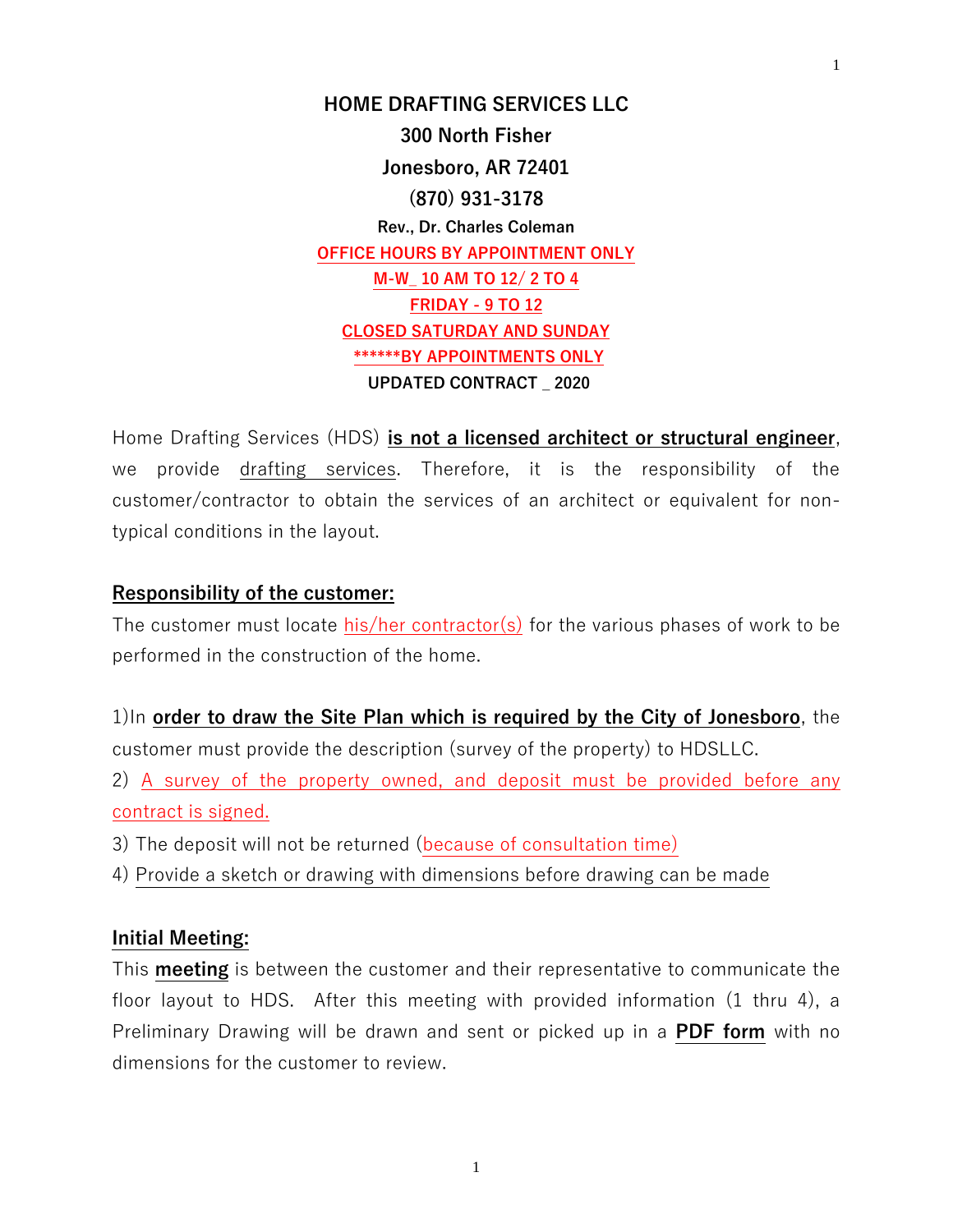The **PDF DRAWING** allows the customer **(1)** to verify the layout after the initial meeting and **(2)** to make changes to the layout. The **PDF DRAWING** are to be returned **within (3) DAYS.** with all the correction needed. If other agreements are made, they must be done in writing.

The Preliminary Drawing will produced **within two (2) weeks (or before).** This drawing will consist only of **floor layout**, **elevations (Front, Rear, Right and Left**), and **limited dimensions. At this time half of the balance is due.** The Final Drawing will be delivered or picked up by the customer **within (3) weeks**.

## **Example: 1:PDF- TWO WEEK PDF SENT OUT**

# **2: RETURNED OF PRELIMINARY TO HDS THREE DAYS LATER**

## **3: FINAL DRAWING =3 WEEKS AFTER PRELIMINARY OR BEFORE**

**Final Drawings:**

**The Final Drawing consists of the following:**

- **(1) Foundation layout,**
- **(2) Floor layout of each floor,**
- **(3) Two Cross Sections, and roof details(framing)**
- **(4) Detail of Cabinets and Vanities.**

### **Price based on square feet:**

| NUMBER OF FLOORS | HEATED SPACE-SQ. FT. | <b>PRICE</b> |
|------------------|----------------------|--------------|
|                  | 1,100 to 1,200       | \$900.00     |
|                  | 1,300 to 1,500       | \$1,100      |
|                  | 1,600 to 1,800       | \$1,300      |
|                  | 2,000 to 2,300       | \$1,500      |
|                  | $2,700 - 2,900$      | \$1,700      |

A **\$400.00 deposit** is required "**before "**the Preliminary Drawing is drawn and it is **non-refundable**. This fee attempts to cover "**CONSULTATION**" time and supplies. **Upon the delivery of the Final drawing the total balance is due,** unless arrangements have been prior to completion date of the Final Drawing.